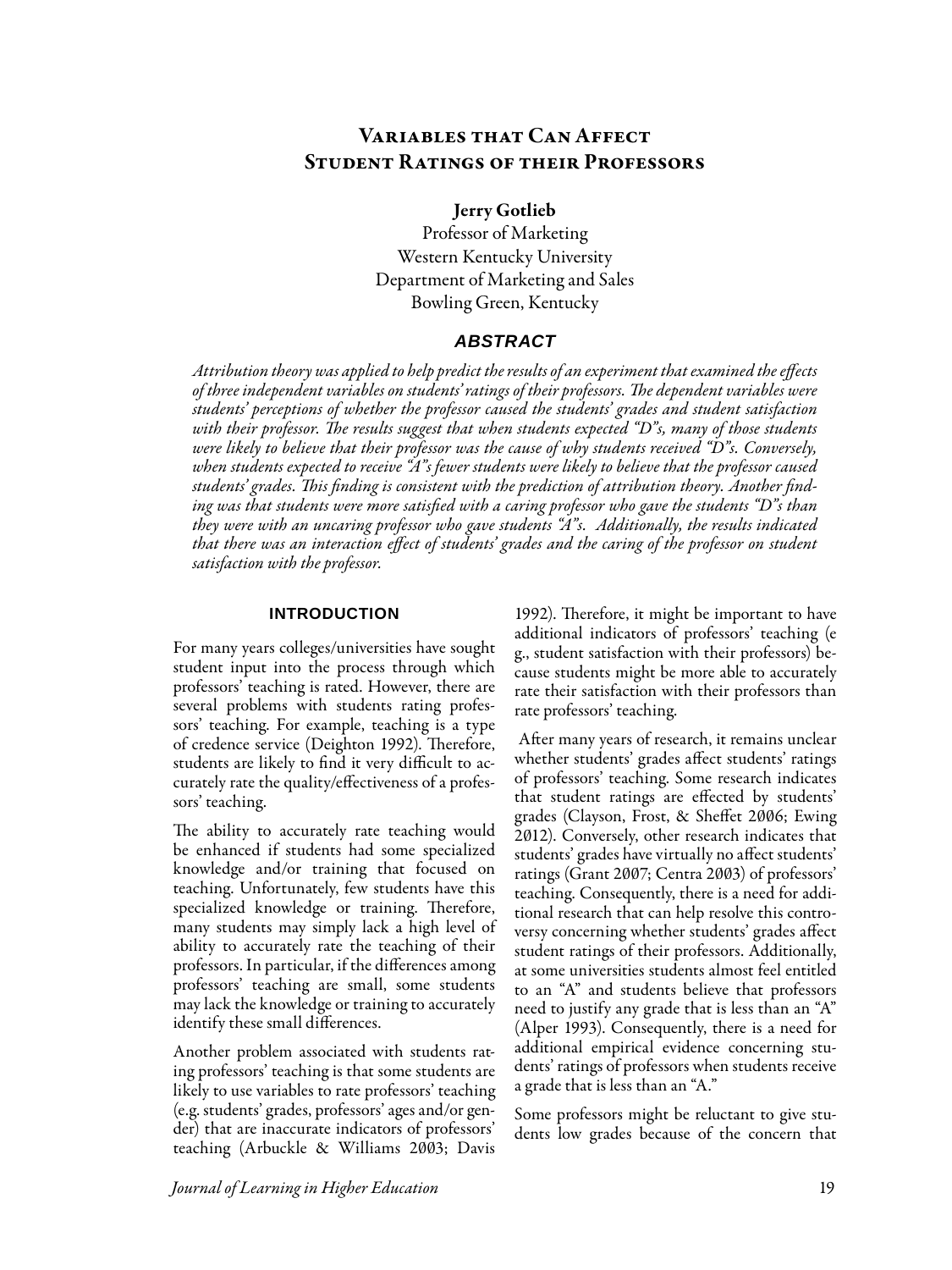students will retaliate by giving the professors low ratings on student ratings of the professors' teaching (e.g., Benton 2006). Indeed, the fear of this type of retaliation could be one of the causes of grade inflation. Although researchers (e.g., Clayson, Frost, & Sheffet 2006) indicate that there could be a reciprocity effect between students' grades and student ratings of professors, there is limited empirical evidence that identifies how likely to occur is this form of student retaliation. Additionally, there is little empirical evidence concerning whether there are variables that professors can use to moderate or prevent this type of retaliation. Consequently, it is important to acquire new empirical evidence concerning whether students are likely to believe that the professor caused students' grades and what actions professors can take to avoid being blamed when students' earn low grades. For example, if students believe that the professor caused the students' low grades, some students might retaliate. Conversely, if students do not believe (i.e., blame) that the professor was the cause of students' low grades, students might be less likely to retaliate.

One purpose of this paper is to provide empirical evidence that helps to identify the effects of students' grades, caring of the professor, and the amount of time the student spent on the course on whether students believe that the professor caused the students' grades. Evidence concerning the effects of students' grades is needed because whether grades affect student ratings of professors remains controversial. Empirical evidence concerning the effects of caring of the professor is needed because this variable might help prevent students from blaming the professor for the students' low grades. Empirical evidence concerning the effects of the amount of time students spent on the course is needed because it needs to be determined whether students consider this variable when rating their professors. Additionally, identifying the effects of these three variables might help provide a more comprehensive explanation of the cognitive process that students use when rating their professors.

 Another purpose of this paper is to provide empirical evidence concerning whether attribution theory (Weiner 1980) can be applied to develop a deeper understanding of the cognitive process that students use when rating their professors. For example, can attribution theory help explain how students develop their perceptions of whether their professors caused students' grades and/or

help explain how students develop their level of satisfaction with their professors? Rating student satisfaction with their professors is not a substitute for measuring student ratings of professors' teaching effectiveness. Instead, it could be used in conjunction with scales of professors teaching effectiveness to provide a more comprehensive understanding of the professors' performances in the classroom. Students' satisfaction with their professors may provide accurate, additional information concerning whether the professor is or is not an excellent teacher.

#### **BACKGROUND**

### **The Effects of Three Independent Variables**

A caring professor is defined as a professor who demonstrates a real interest in the student becoming a successful individual and has real respect for the student (Deiro 2003). For example, if asked for advice, the professor is readily available to provide needed advice on the student's academic situation and/or on some personal situations, too. However, a caring professor understands his/her limitations, too. That is, the caring professor is a professor that in some situations should only be a sympathetic listener because he/ she is not a trained psychologist, trained psychiatrist nor a family counselor.

Students might experience a sense of gratitude toward a very caring professor because of the belief that being a very caring professor goes beyond the normal responsibilities of being a professor (Gotlieb & Milliman 2005;Hareli & Weiner 2002). Therefore, students might highly value a professor who is very caring. Attribution theory might be applied to help explain the effects of very caring professors and uncaring professors.

Attribution theory suggests that when situations are deemed successes (i.e., students expect "A"s) this will activate a different cognitive process than is activated when students are in a situation deemed a failure (i.e., students expect "D"s). The concept of defensive attributions (i.e., attributing an individual's successes to variables within the individual [e.g., how much time the student spent on the course, student's intelligence] and failures to variables outside of the individual [e.g., caring of the professor, bad luck]) is a general tendency of individuals (Schiffman & Kanuk 2010).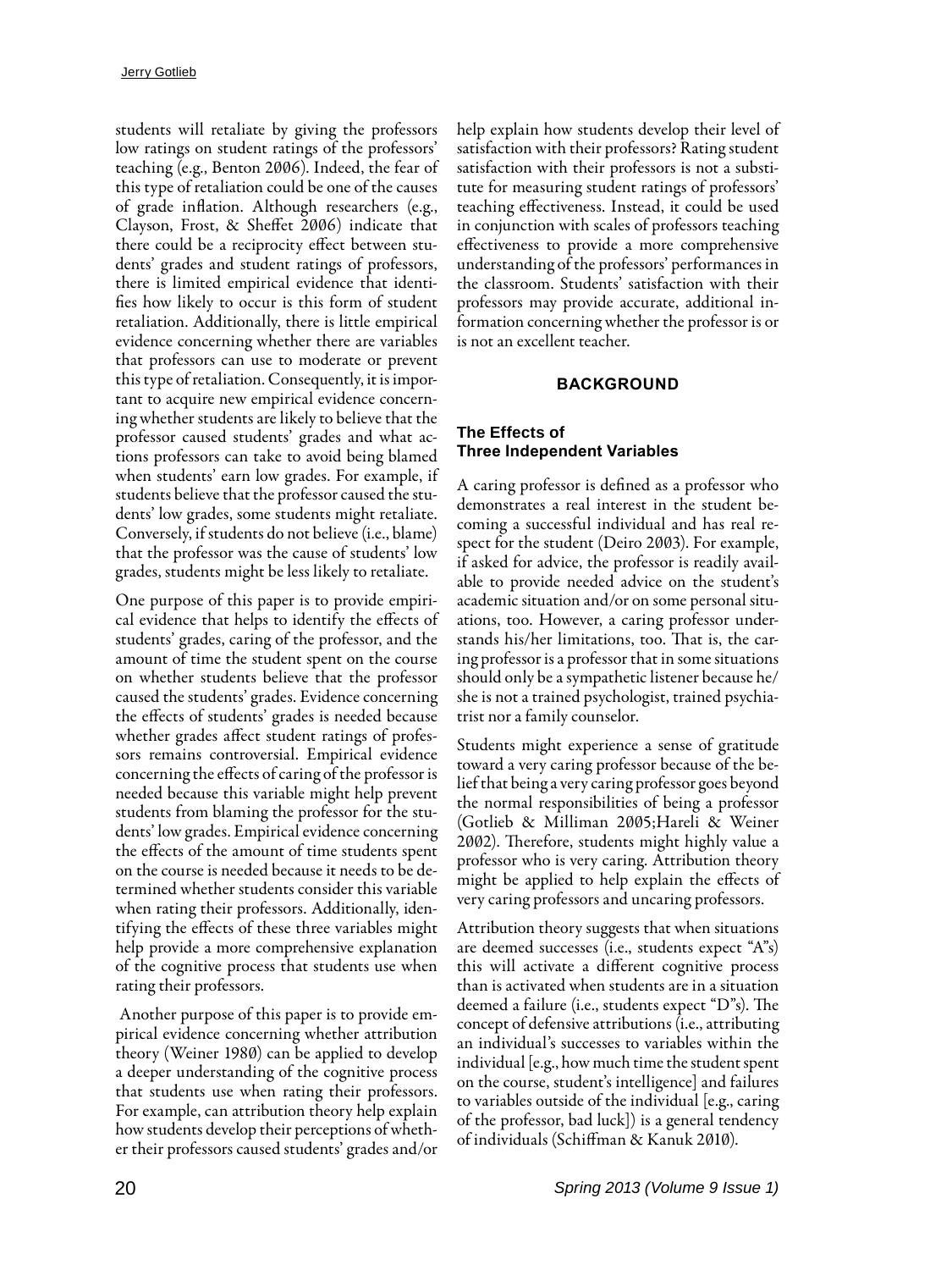This general tendency might be moderated by at least one variable when predicting the effects of grades on student perceptions of whether the professor caused the students' grades. That is, students might continue to experience the defensive attribution processes (attributing success [i.e., an "A"] to internal variables and attributing failure [i.e., a "D"], to external variables). However, if the professor is perceived as very caring, this perception might result in the students placing less blame for failure on a very caring professor and give some credit to a caring professor when the student experiences a success. This would occur because students might have a sense of gratitude toward a very caring professor (Gotlieb & Milliman 2005). Consequently, when students perceive the professor as very caring, this perception is likely to motivate students to look for other external variables and/or look at internal variables (e.g. how much time students spent on the course) that could be attributed as the cause of students' failures. Conversely, if the professor is perceived as uncaring, there is little motivation for students to look beyond the uncaring professor as the cause of the students' failure (i.e., "D.")

Identifying the effects of how much time the students spent on a course on students' perceptions of whether the professor caused the students' grades and on student satisfaction with the professor is necessary to provide a comprehensive test of attribution theory. That is, attribution theory indicates that an internal variable (i.e., how much time the student spent on the course) would have a greater effect when the students experience success ("A"s) in the course.

 The previous discussion leads to the following hypotheses:

 $H_1$  There will be statistically significant difference between students' perceptions of whether the professor caused the grade depending on whether the student expects a "D" or an "A." That is, attribution theory predicts that when students expect "D"s they will more strongly believe that the professor caused their grade than when they expect "A"s.

When a basic principle (i.e., defensive attribution) of a theory predicts a main effect, it is useful to determine whether the basic principle is supported by the empirical evidence. However, main effects have little meaning when there are predicted interaction effects.

 $H<sub>2</sub>$  There will be a three-way interaction effect of students' grades, caring of the professor, and how much time the students spent on the course on students' perceptions that the professor caused the students' grades.

This three-way interaction would occur for two reasons. First, the effects of caring of the professor and how much time the student spent on the course would be different depending on whether the student expected an "A" or a "D." These differences would occur because when the student expects an "A" it activates the "success" type of information processing that is different from the type of information processing that activated when the student expects a "D" (i.e., the failure type of information processing). Second, when the professor is perceived as very caring, students' sense of gratitude toward the caring professor would affect attributions of whether the very caring professor caused the students grades (Gotlieb & Milliman 2005). Consequently, the effects of a caring professor would be different from the effects of an uncaring professor within the success (i.e., "A") information processing and the failure (i.e. "D") information processing system.  $H_3$  to  $H_{6}$  more clearly describes the predicted effects within the three-way interaction.

- $H<sub>3</sub>$  When students expect "A"s and the professor is perceived as uncaring, the normal attribution information processing can be expected to occur. That is, students will focus on internal variables (e.g., their own activities) when deciding who caused their grades. Therefore, how much time the student spent on the class will affect student attributions of whether the professor caused the grade. That is, if the students spent twice the time they will more strongly believe that the uncaring professor caused the grade than if they spent half the time.
- $H_4$  When students expect "D"s and the professor is perceived as uncaring, students will attribute the failure to external variables (e.g., the professor) for their low grades. Within this condition, the basic defensive attribution processes will occur. That is, the uncaring professor will be perceived as responsible for the students' grades. How much time the student spent on the course will not affect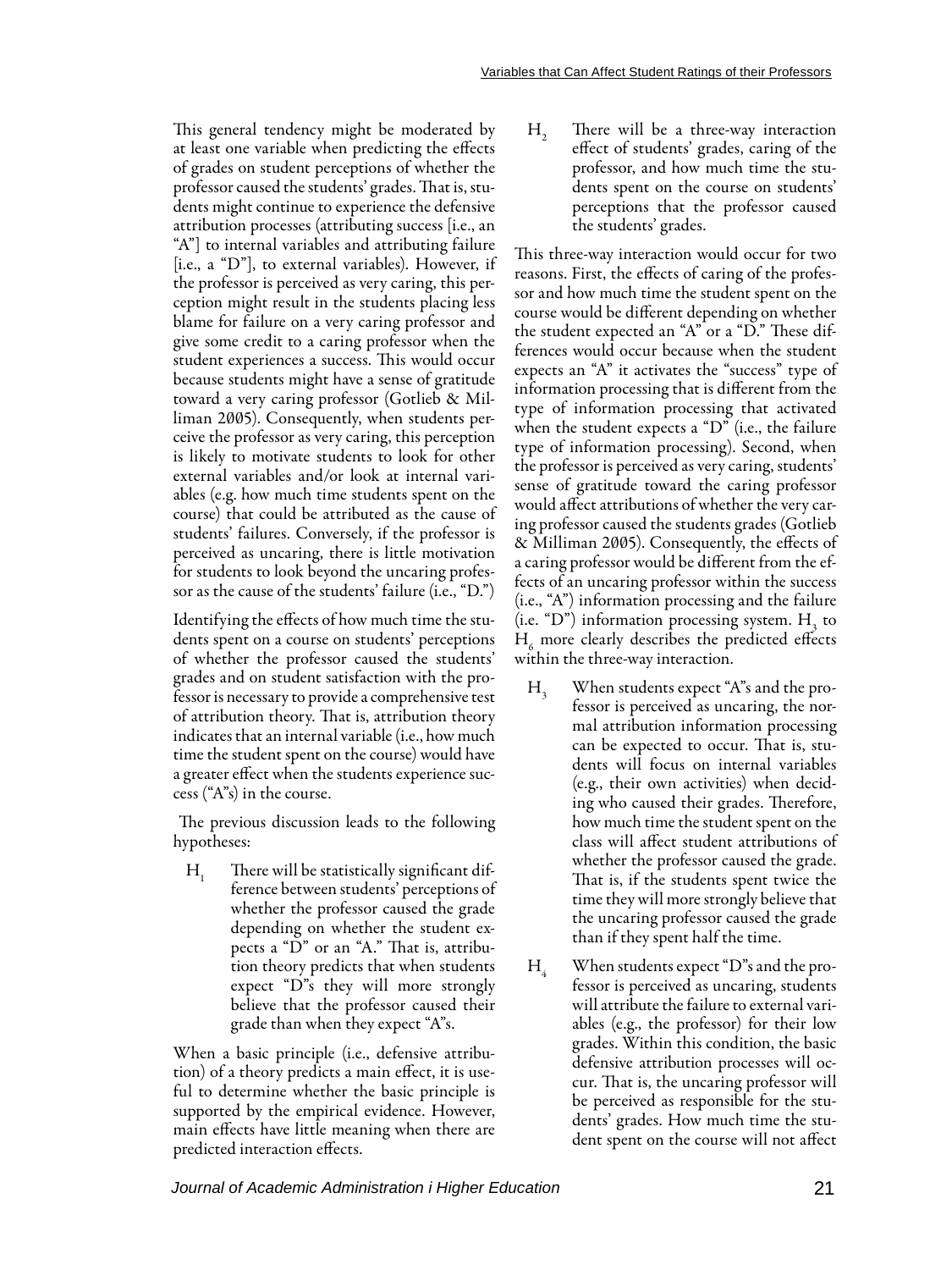students' perceptions that the professor caused the students low grades.

- H5 When the professor is perceived as very caring, the basic attribution process will be moderated. A sense of gratitude toward the caring professor is the reason that these effects will occur. Consequently, students will give a caring professor some credit for their "A" regardless of how much time they spend on the course. Therefore, the difference between the effect of the student spending twice as much time and the student spending half as much time on whether the professor caused the student's grade would not be statistically significant.
- H6 When students expect "Ds" from the very caring professor there would be a statistically significant difference between students spending twice the time vs. half as much of the time on whether the professor caused the students' grade. That is, if the professor is very caring, students will look beyond the professor (e.g., external variables) and consider internal variables (i.e., how much times students spent on the course) when attributing the causes of their "D."
- H7 There would be a three-way interaction effect of students' grades, caring of the professor, and how much time students spent on the course on student satisfaction with the professor. This effect would be similar to the three-way interaction effect that occurs with students perceptions of whether the professor caused the students' grades.
- H8 Students will be more satisfied with a caring professor that gives students "D"s than they will be satisfied with an uncaring professor that gives students "A"s. This is a stringent test designed to help determine whether the effects of grades on student satisfaction with their professor is affected by how caring is the professor.

# **METHOD**

# **Role Playing Methodology**

Role playing using scenarios is an acceptable methodology for an experiment (Smith, Bolton, & Wagner 1999). One of the reasons it was used in this experiment was because the experiment required random assignment to treatments and some of the treatments would be unfair to some of the students. For example, it would be unfair to randomly give some students the expectation of a "D" in the class regardless of what the student did and then randomly give other students the expectation of an "A" regardless of what those students did in that class. Similarly, it would be unthinkable to randomly assign some students to a very caring professor while other students were randomly assigned to an uncaring professor. A similar problem existed with the amount of time spent on the course. However, these conditions could be created using scenarios and scenarios would not be unfair to the students.

# **Research Design**

The research design was a 2 X 2 X 2 full factorial design. Additionally, there were two covariates in the experiment, the students' grade point averages and the class standing of the students. Students' grade point average needed to be controlled because "A" students might simply be more dissatisfied with a grade "D" than would be "C" students. Class standing needed to be controlled because freshman and sophomores taking mostly general education courses might have different expectations of their professors than would juniors and seniors who are taking mostly courses in their major. Each student was exposed to a single scenario. In the scenarios each student were told to assume that the student was "Pat." The name of "Pat" was selected because Pat is a name that is given to both genders. Therefore, students of both genders could easily identify with the name of "Pat" (Bendapudi & Leone 2003). The number of students that participated in the experiment was 170.

In one-half of the scenarios, students were told that "Pat" expected an "A" and in the other half, students were told that "Pat expected to receive a "D" in the class. In one-half of the scenarios, students were told that "Pat" spent twice as much time on this class as the student normally spent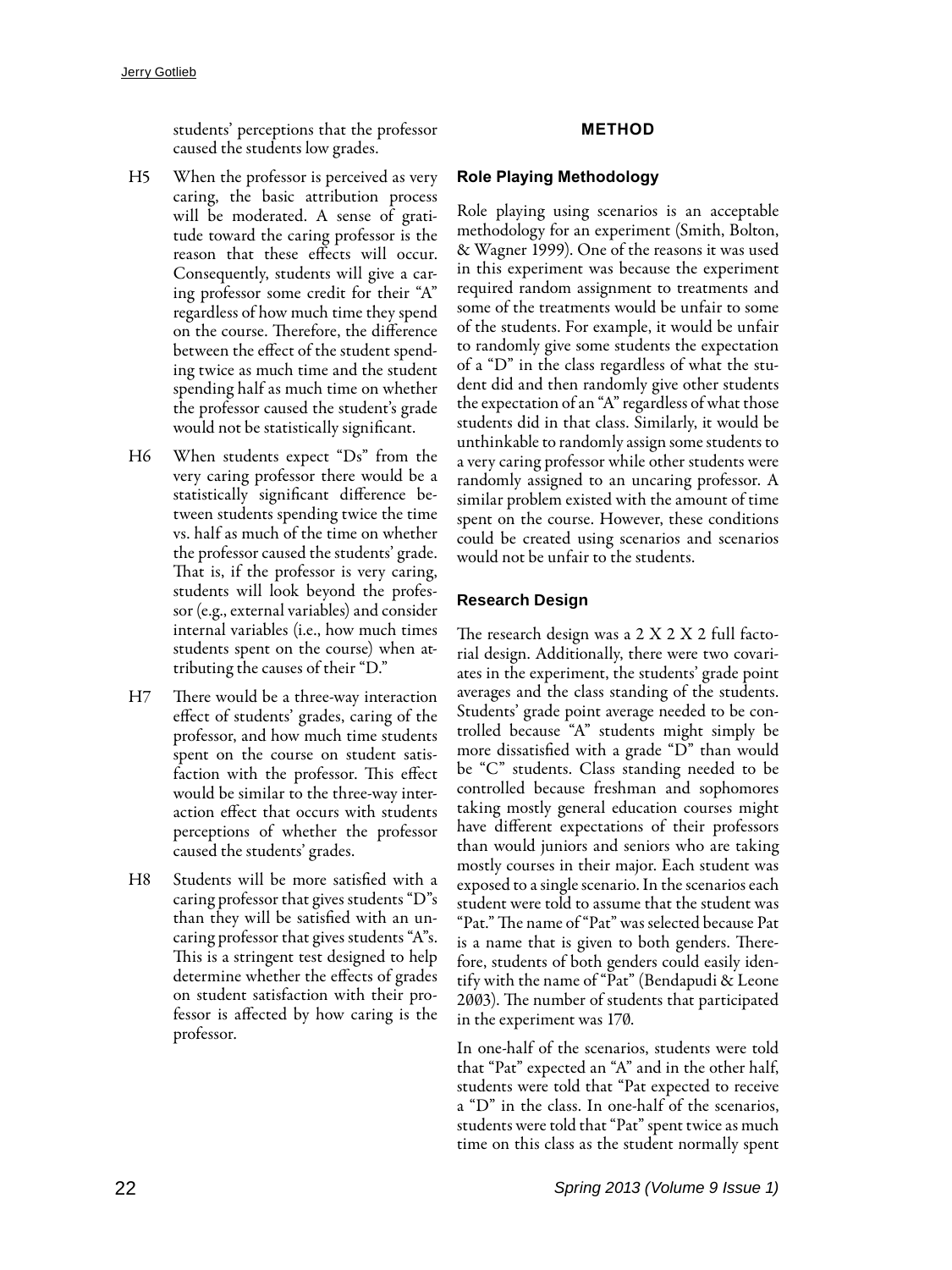on a class, but in the other half of the scenarios, students were told Pat spent one-half the time on this class that "Pat" normally spent on a class. In one-half of the scenarios, the professor was described as very caring while in the other half of the scenarios the professor was described as very uncaring. Manipulation checks were done to examine whether the manipulations were perceived as intended. Students were asked, "How much time did Pat spend on the class." The end points of the seven-point scale were "very little time on the class" and a "lot more time than the usual class." The means of the two time treatments for the scale were 1.92 vs. 4.90,  $t = 13.27$ ,  $p < .001$ . These results indicate that the time manipulation was done effectively. Students were asked to rate how caring the professor was on a seven-point scale. The end points of the scale were, "Professor was very caring" and "Professor was very uncaring." The means for the two treatments on this scale were 6.16 vs. 2.38,  $t = 23.12$ ,  $p < .001$ . This result indicates that the caring manipulation was done effectively. Students were asked about what grade Pat expected to receive in the course. There were choices ranging from "A" to "F." Students who were exposed to the scenario in which Pat expected to receive an "A" selected "A" 94% of the time. Conversely, students exposed to the scenario in which Pat expected to receive a "D" selected "D" 91% of the time. Therefore, this manipulation check indicates that the grade manipulation was done effectively. Consequently, manipulation checks found that all of the manipulations were effective.

The four-item scale of whether the professor caused the grade was taken from a scale developed by Gotlieb and Milliman (2005). The scale items were the following: "Pat would believe that the effort that the professor put into teaching the class caused Pat to receive the ("A" [(Outstanding] or "D" [Failure]) grade. Pat would believe that the professor's teaching ability was the primary reason that Pat received this ("A" [Outstanding] or "D" [Failure]) grade. Pat would believe that the professor's ability as a communicator caused Pat to receive the ("A" [Outstanding] or "D" [Failure]) grade. Overall, Pat would believe that the professor was mostly responsible for the fact that Pat got a ("A" [Outstanding] or "D" [Failure]) grade for this course." Cronbach's Alpha for the scale was .89.

The three-item scale of satisfaction with the professors was taken from a scale developed by Oli-

ver & Swan (1989). Subjects were asked, "Rate how Pat would feel about this professor. The end points for the first scale item were the following: "very satisfied with this professor vs. very dissatisfied with this professor." The end points for the second scale item were "very pleased with this professor vs. very displeased with this professor." The end points for the third scale item were, delighted with this professor vs. terrible with this professor." Cronbach's Alpha for the scale was .97. All of the scales exceeded the level of Cronbach's Alpha (i.e., 70) deemed appropriate for scales used in research (Nunnally & Bernstein 1996).

#### **RESULTS**

Hypothesis 1 was supported and this finding supports attribution theory. That is, there was a statistically significant difference as to student perceptions of whether the professor caused the grade between those students who expected an "A" vs. those students who expected a "D." For example, students more strongly believed that the professor caused the grade when they expected a "D" (Professor caused the grade M  $[D] = 4.18$  vs.  $M[A] = 3.42$ , t = 3.53, p < .05).

Hypothesis 2 was supported and the finding supports attribution theory. There was a three-way interaction effect of students' grades, caring of the professor, and how much time the students spent on the course on students' perceptions that the professor caused the students grades.  $(F | l, l)$  $157$  = 5.41, p< .05) That is, the effects of caring of the professor and how much time the student spent on the course would be different depending on whether the student expected an "A" or a "D." These differences might occur because when the student expects an "A" it is likely to activate the "success" type of information processing that is different from the type of information processing that occurs when the student expect "D"s (i.e., the failure type of information processing). There were differences in effects depending on whether the professor was described as very caring or uncaring, too.

Hypothesis 3 was supported and this finding supports attribution theory. That is, when students experience a success (e.g., "A"s) from an uncaring professor, students will focus internally (i.e., how much time students spend on the course) when attempting to determine the cause of that success. Student perceptions of whether the un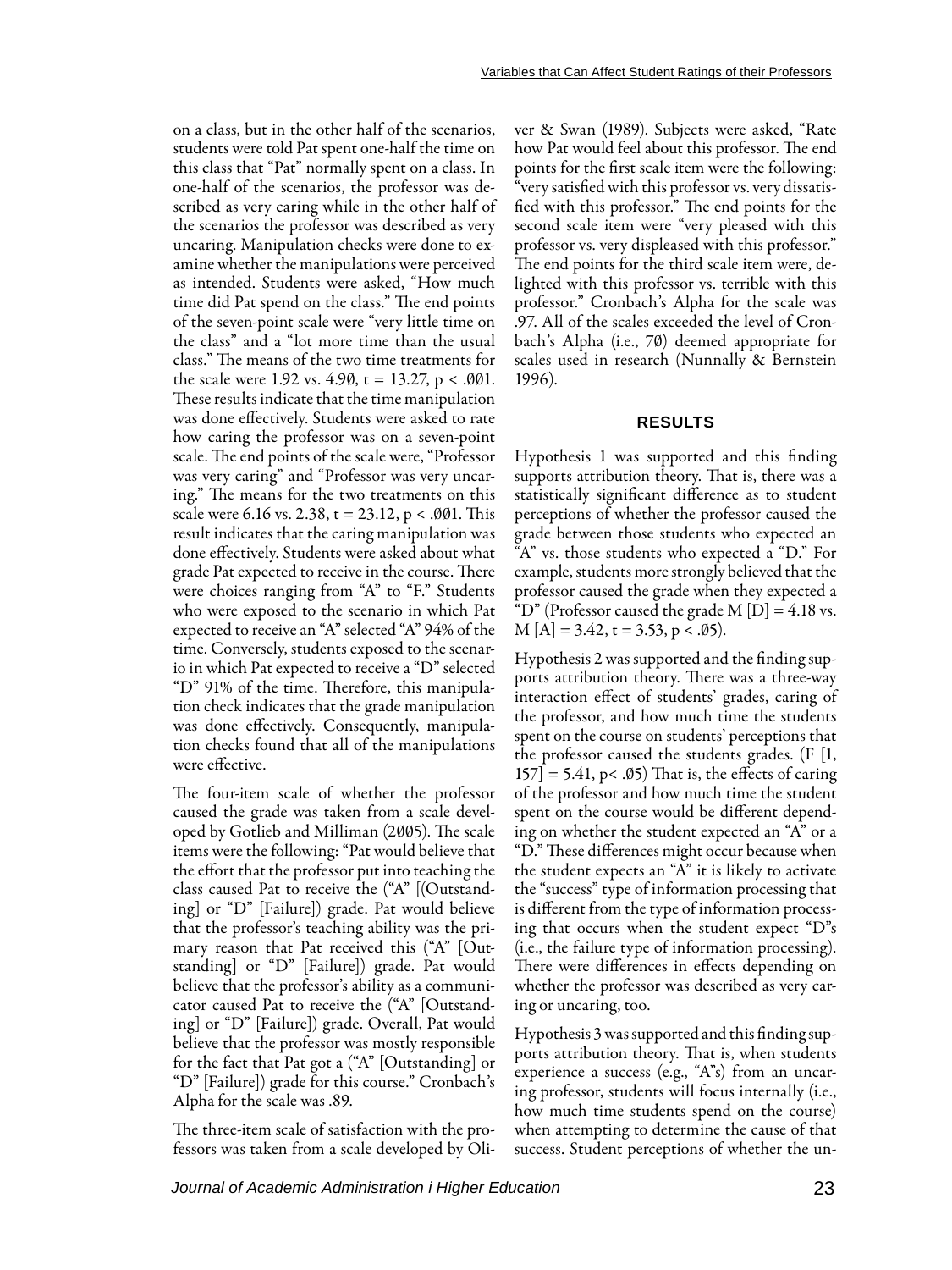caring professor caused the grade depended on whether the student spent twice the time on the course or one-half the time on the course (M [twice the time] 2.92 vs. M [one-half the time]  $2.24$  t = 2.38, p < .05). Nevertheless, this finding suggests that students will not give much credit to the professor for an "A" when they perceived the professor as uncaring.

Hypothesis 4 was supported and this finding supports attribution theory. That is, when students expected a "D" and the professor was uncaring, there was no statistical difference between students spending twice the time and spending onehalf the time on student attributions of whether the professor caused the student's grade (M [twice the time] 4.82 vs. M [one-half the time] 4.97,  $t = .403$ ,  $p > .05$ ). That is, students will not look to internal variables (how much time students' spent on the course) as the cause of failure (i.e. a "D"). Consequently, the uncaring professor is likely to be blamed for the students' "D"s regardless of the amount of time students spent on the course.

H5 was supported. That is, when the professor is perceived as very caring, this perception appears to modify the attribution process. When students expect "As," and the professor is viewed a very caring the difference between the effect of the student spending twice as much time and the student spending half as much time on whether the professor caused the student's grade was not statistically significant (M [twice the time] 4.42 vs. M [one half time]  $4.10$ , t = .832, p > .05). This result suggests that when a professor is very caring, students will look beyond internal variables (e.g., within themselves) when attempting to determine the causes of their success. Consequently, they are likely to give credit to very caring professors for their "A"s regardless of how much time they spent on the course.

Hypothesis 6 was supported. When students expected a "D" and the professor was very caring there was a statistically significant difference between whether the student spent twice the time or one-half the time on whether the professor caused the students' grades (M [twice the time] 4.00 vs. M [one half the time] 2.85, t= 3.42, p < .05). This result suggests that when the professor is perceived as very caring, students are likely to look at their own actions as possible causes of failure ("D"s), too.

Hypothesis 7 was not supported. The three-way interaction effect on students' satisfaction with their professors was not statistically significant  $(F [1, 154] = 1.57, p > .05)$ . The other two-way interactions were not statistically significant (time X caring F  $[1,154] = 1.05$ , p > .05 and time X grade F  $[1,154] = 1.54$ , p > .05). However, there was a statistically significant two-way interaction between students' grades and caring of the professor on students' satisfaction with their professors (F [1,154] = 3.91, p = .05). This twoway interaction effect indicates that the effect of students' grades on student satisfaction with their professor depends on how caring is the professor and vice versa. The two-way interaction is described in the next paragraph

When a professor is perceived as uncaring there is a lower level of satisfaction with that professor regardless of students' grades (Satisfaction with the professor M [uncaring professor who gave students "A"s] 3.22 vs. M (uncaring professor who gave students "D"s} 2.14. When the professor is very caring, the level of satisfaction with the professor is higher regardless of the grade and the difference between grades is greater, too. Satisfaction with the professor M (caring professor who gave students "A"s) 5.78 vs. M (caring professor who gave students "D"s)  $4.04$ .

Hypothesis 8 was supported. That is, the results of the experiment indicate that students were more satisfied with a caring professor who gave the students "D"s than they were satisfied with an uncaring professor that gave the students "A"s (M [satisfaction with a caring professor who gave the students "D"s] 4.04 vs. M [satisfaction with a uncaring professor who gave the students "A"s] 3.22,  $t = 3.35$ ,  $p < .05$ ). This finding appears to provide support for the view that students feel a sense of gratitude toward a very caring professor. It also suggests that the effects of grades on student satisfaction with their professor is likely to affected by the extent to which the professor is perceived as very caring.

#### **DISCUSSION**

Student ratings of professors have been an integral element of higher education for many years. They will continue to have an influence on tenure, pay and promotion decisions concerning professors. Therefore, there is a need for a better understanding of the cognitive processes that students use when rating their professors. The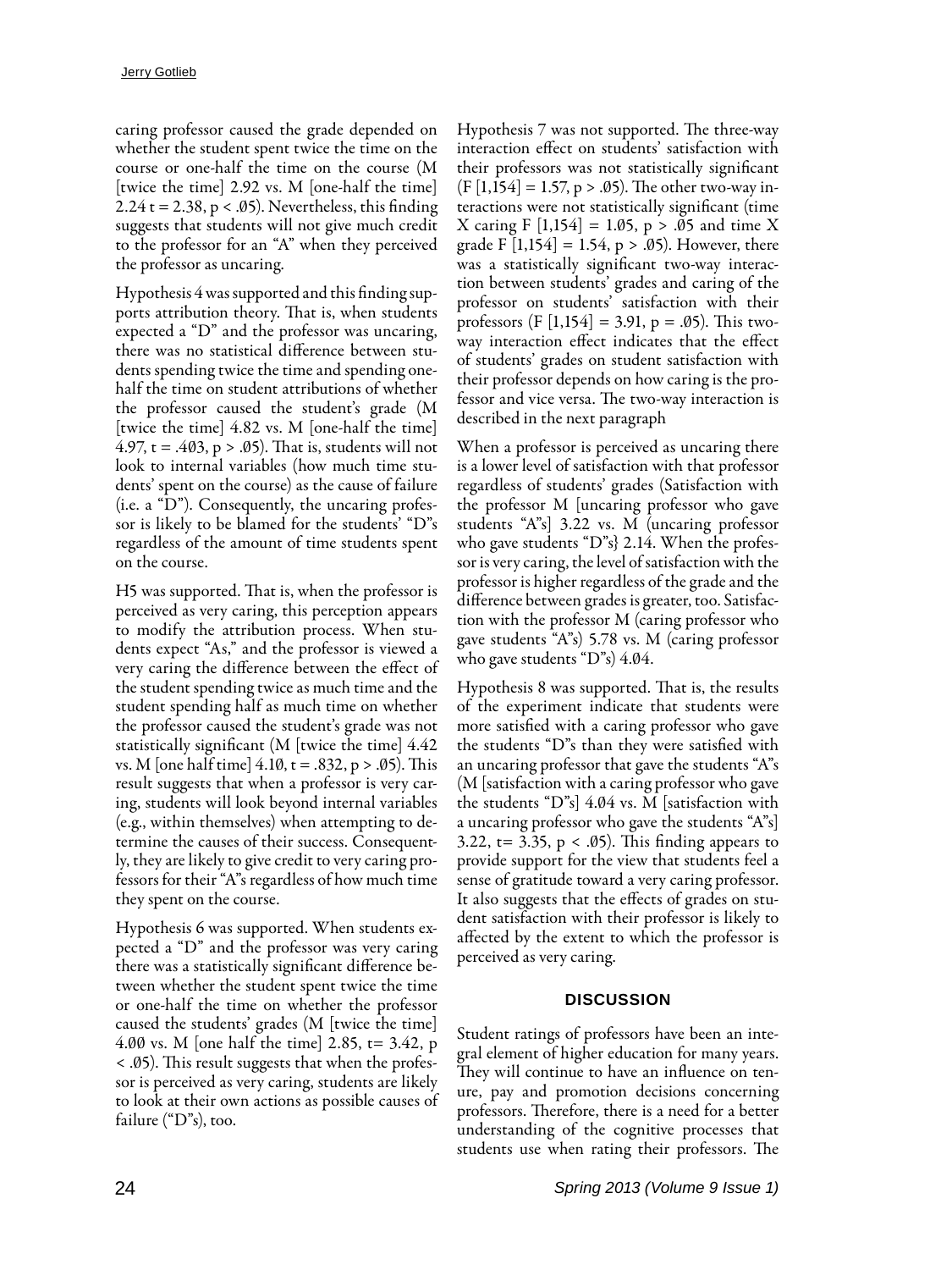empirical evidence presented here could help to provide a greater understanding of those processes. Additionally, the empirical evidence presented here has provided additional information concerning the effects of some of those variables that are likely to influence student ratings of professors.

This research suggests that student ratings of professors can be influenced by at least one characteristic of the professor, the extent to which the professor is perceived as caring. This finding is consistent with previous research that suggests that other characteristics of professors (i.e., professor's age or gender) can influence student ratings. Additionally, research indicates that a professors' personality (Clayson & Sheffet 2006) can affect professors' ratings, too. This research suggests that students are likely to rate a very caring professor very differently from an uncaring professor.

This experiment provides additional empirical evidence which suggests that if a professor is viewed as very caring, that perception is likely to moderate the defensive attribution information processing that usually occurs. For example, a very caring professor is less likely to be blamed for a "D" than is an uncaring professor. Additionally, students are likely to give caring professors some credit for their "A"s, but give uncaring professor far less credit for the students' "A"s. Consequently, caring professors are likely to be rated differently (i.e., higher) than uncaring professors.

This research indicates that activities of the students (i.e., amount of time students spend on the class) can affect student ratings of their professors, too. This finding is consistent with previous research which suggests that students' ages or G.P.A. can affect students rating of their professors.

This experiment appears to provide some support for the view that the concept of defensive attribution can be applied to aid in understanding the cognitive process that students use when rating their professors. For example, the results of this experiment found that students are more likely to believe that the professor caused a "D" than they are likely to believe that the professor caused their grade of an "A."

This research suggests that students' grades might have a variety of effects on students' ratings of their professors. For example, this experiment appears to support the idea that an "A" might activate a different type of information processing than does a "D." Additionally, this research provides one possible explanation of why the effects of grades on student ratings of professors have been inconsistent. That is, this research suggests that there can be interaction effects of grades and other variables on student rating of their professors. Consequently, there might be some classroom situations in which students' grades strongly affect student ratings of professors and other situations in which students' grades have little or virtually no affect student ratings of professors.

Some of the problems associated with students rating professors' teaching effectiveness might not exist or exists to a much lesser extent when students are asked to rate their satisfaction with their professors. For example, students have the ability to rate their satisfaction with their professors. Additionally, students do not need special training or knowledge to rate whether they are satisfied with their professors. Consequently, students should be able to more accurately rate their level of satisfaction with their professors than rate professors' teaching effectiveness. Therefore, adding a scale of student satisfaction with their professors to student evaluation forms could be very useful when rating professors' performance in the classroom.

It is unclear whether very few students or many students would give professors low student ratings as a form of retaliation for the professor giving students' low grades. However, this research suggests that if a professor is perceived as uncaring, retaliation for low grades is more likely to occur. If many students are likely to retaliate, then it is essential to identify the cognitive processes through which this retaliation occurs so that professors could take actions to possibly prevent student retaliation for low grades.

Student ratings might be the result of the effects of a variety of variables whose influences on student ratings have not been fully identified, too. This research has provided some empirical evidence concerning the effects of three of the variables that are likely to have significant effects on student ratings of their professors. However, given the importance of student ratings, this area of educational research needs much more research attention.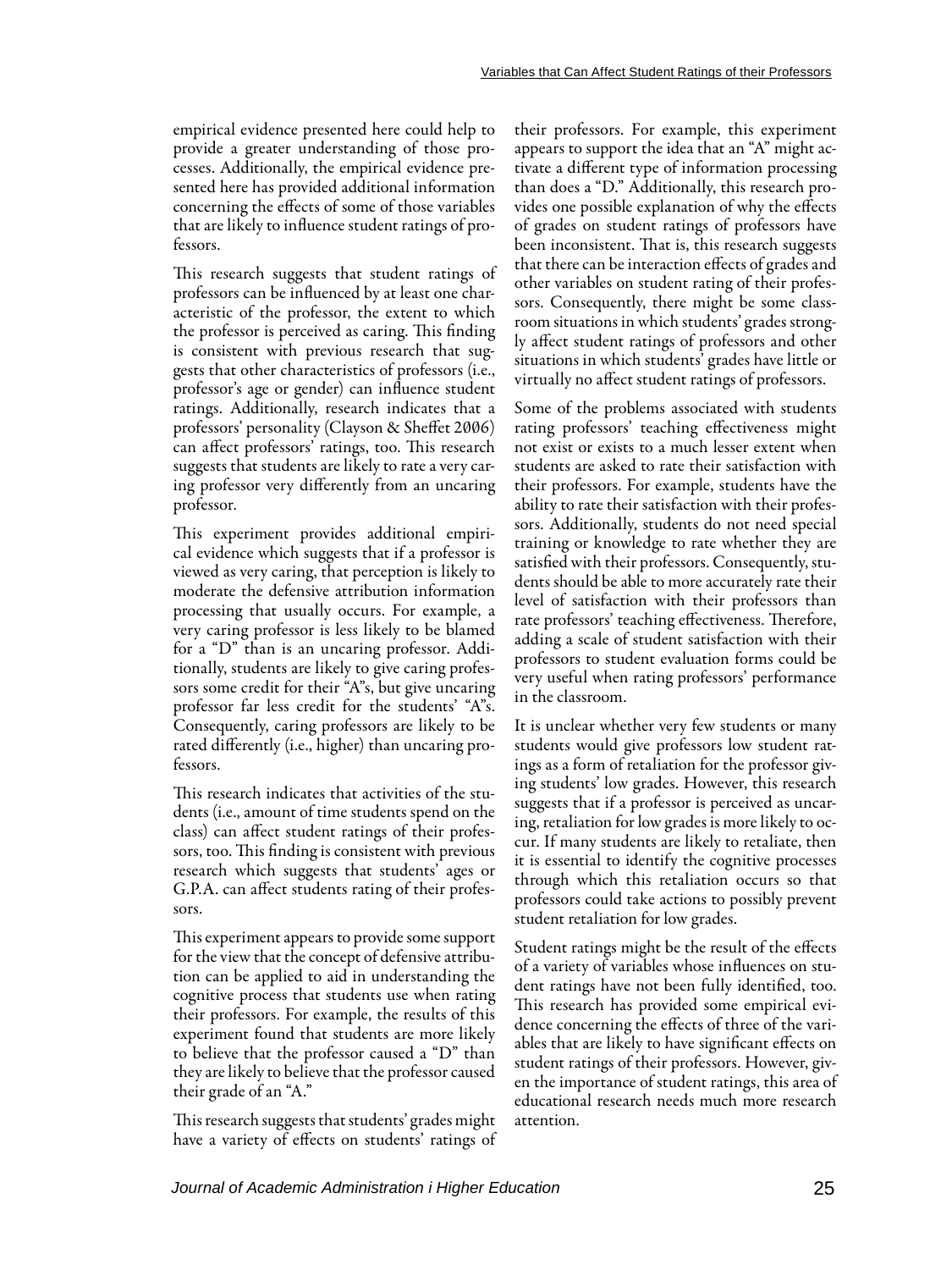## **LIMITATIONS AND FUTURE RESEARCH**

There are a number of limitations that are associated with this experiment. Role playing is an appropriate method for conducting research. However, the information that was gathered by this experiment is information concerning how subjects say they would respond to different classroom situations. When students actually experience those situations, they might respond differently than was indicated in this research. This paper reports the results of a single experiment. These results need to be interpreted cautiously because the results need to be confirmed by a series of experiments. This experiment was conducted at a midsize public university in the Mid West. This experiment needs to be replicated at a variety of public and private universities in other sections of the country, too. This research has provided some empirical evidence that appears to provide part of the foundation for developing a deeper understanding of the cognitive processes through which students rate their professors. Additionally, this paper appears to provide new insight in to the effects of students' grades, caring of the professor, and how much time students spent on the course on student evaluations of their professors. However, future research needs to provide a more comprehensive understanding of the cognitive processes that students use when rating their professors.

#### **REFERENCES**

- Alper, P. (1993). Grades and grade inflation and fly overland fairy tale. *Higher Education Review*, *25*, 57-61.
- Arbuckle, J.K., & Williams, B.D. (2003). Students' perceptions of age and gender effects on teacher evaluations. *Sex Roles, 49*, 507-517.
- Bendapudi, N., & Leone R.P. (2003). Psychological implications of customer participation in coproduction. *Journal of Marketing, 67*, 14- 28.
- Benton, T.H. (2006). A tough love manifesto for professors. *Chronicle of Higher Education*, *52* (June 9), C1-C4.
- Centra, J.A. (2003). Will teachers receive higher student evaluations by giving higher grades and less course work? R*esearch in Higher Education, 44*, 495-519.
- Clayson, D.E. (1999). Student evaluation of teaching effectiveness: Some implications of stability, "*Journal of Marketing Education, 21*, 69-75.
- Clayson, D.E., Frost, T.F., & Sheffet, M.J. (2006). Grades and the student evaluation of instruction: A test of the reciprocity effect. *Academy of Management Learning and Education, 5*, 52-65
- $\frac{1}{x}$   $\frac{1}{x}$  & Mary Jane Sheffet (2006). Personality and student evaluations of teaching. *Journal of Marketing Education*, *28*, 149-160.
- Davis, M.A. (1992).Age and dress of professors: influence on students' first impressions of teaching effectiveness. *University Microfilms International Dissertation Services.*
- Deighton, J. (1992). The consumption of performance. *Journal of Consumer Research*, *19*, 362- 372.
- Deiro, J.A. (2003). Do your students know that you really care? *Educational Leadership*, *60*, 60-63.
- Ewing, A.M. (2012). Estimating the relative impact of expected grade on student evaluations of teachers. *Economics of Education Review, 13*, 141-154.
- Gotlieb, J.B., & Milliman, R.M. (2005). Do students' grades affect student numeric ratings of marketing professors? Applying attribution theory to help answer this question. *Journal for the Advancement of Marketing Education, 7*, 11-26.
- Grant, M.M. (2007). Good Teachers Good Grades. *Chronicle of Higher Education, 53* (June 29), A 47.
- Hareli, S., & Weiner, B. (2002). Social emotions and personality inferences: A scaffold for a new direction in the study of achievement motivation. Ed*ucational Psychology*, *37*, 183- 193.
- Nunnally, J.C., & Bernstein, I.H. (1996). *Psychometric Theory. N*ew York: McGraw Hill.
- Oliver, R., & Swan, J.E. (1989). Consumer perceptions of interpersonal equity and satisfaction in transactions: A field study approach. *Journal of Marketing*, *53*, 21-35